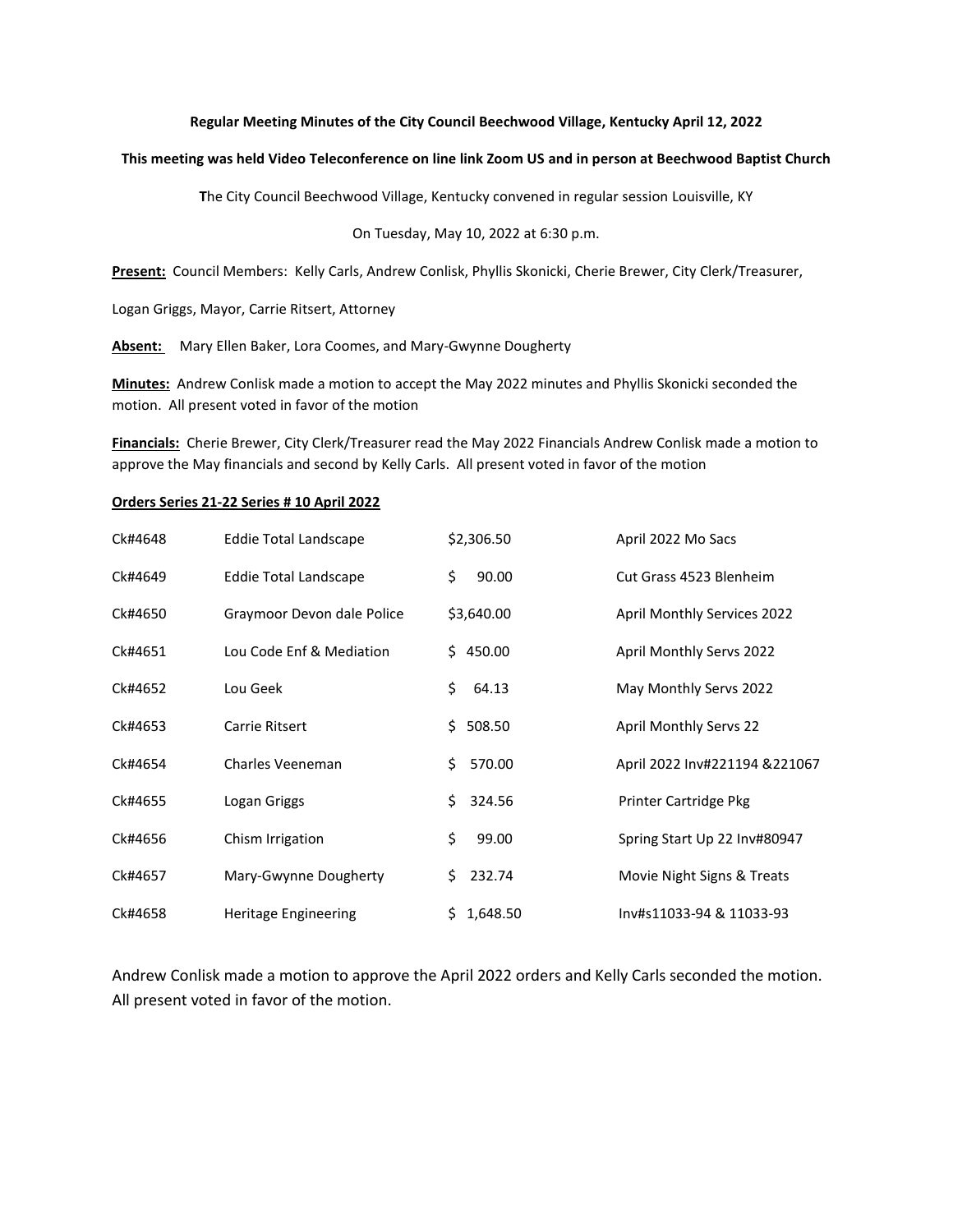**Attorney Report:** Carrie Ritsert confirmed that the Resolution was approved at last month's meeting:

*Mary-Gwynne Dougherty made a motion to accept the municipal order approving the use of the American Rescue Plan Act Funds to fund the costs applicable projects as outlined by our city attorney and Kelly Carls seconded the motion. All present voted in favor of the motion.* 

**Curbs:** Tabled until the June 2022 meeting

**Paying Citations on Line:** No report

**Technology:** Will finalize the paying citation fines on line

**Code Enforcement:** 14 Citations were issued

**Newsletter:** Kelly Carls advised 2<sup>nd</sup> Qtrly 2022 newsletter will be going out Yard Sale and 4<sup>th</sup> of July Parade

**Budget Committee:** Kelly Carls explained the Budget for 2022 to 2023.

Mary-Gwynne Dougherty made a motion to accept the municipal order approving the use of the American Rescue Plan Act Funds to fund the costs applicable projects as outlined by our city attorney and Kelly Carls seconded the motion. All present voted in favor of the motion.

## **1 st Reading Tax Ordinance #1 2022-23:**

Andrew Conlisk made a motion for Carrie Ritsert to complete the summary 1<sup>st</sup> Reading of Tax Ordinance #1, 2022 and Kelly Carls second the motion. All present voted in favor of the motion. Carrie Ritsert, City Attorney completed the summary  $1<sup>st</sup>$  reading of Tax Ordinance #1 2022. Tax Rate .10 per \$100 in value and \$182.00 annual garbage collection.

1st Reading Budget Ordinance #1

Andrew Conlisk made a motion for Carrie Ritsert to complete the summary 1<sup>st</sup> Reading of Budget Ordinance #1, 2022-23 and Kelly Carls second the motion. All present voted in favor of the motion. Carrie Ritsert, City Attorney completed the summary  $1<sup>st</sup>$  reading of Budget Ordinance #2, 2022-23.

**Parking Lot Conditions:** Apartment on Shelbyville Road was sold so an additional letter was sent to the new owners for notice. (4431 Shelbyville Road is the new owner) 4429 Shelbyville Road is the same owner)

Phyllis Skonicki reported that the vacant lot at the beginning of Marshall Road was covered in garbage and the mowers continue to just cut up the trash as they mow. Mayor will contact Code Enforcement for an update on this condition.

Andrew Conlisk explained the convenience fee of \$2.00 when a resident or property owner pays their fines and or citations. Andrew will update the website for processing payments.